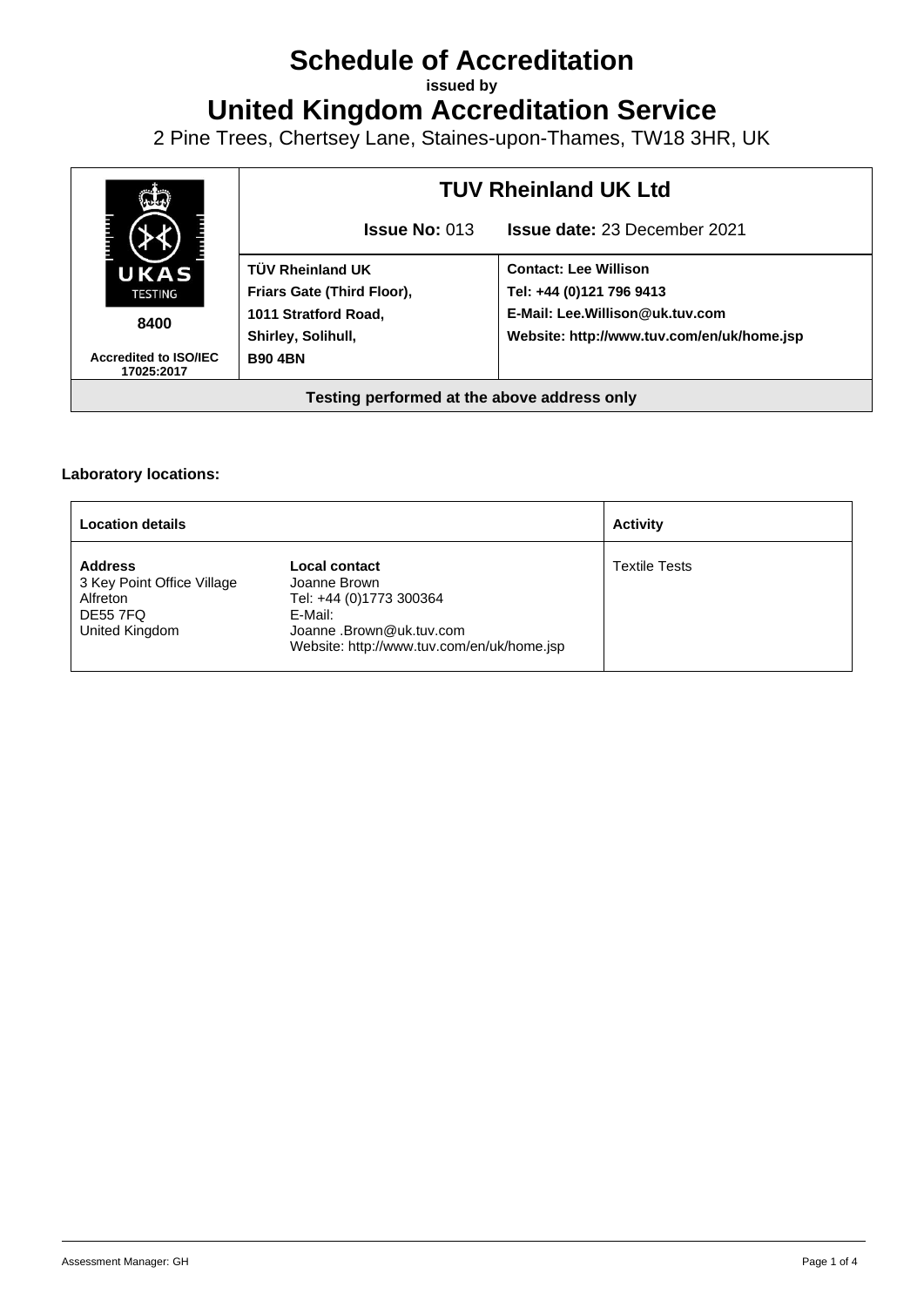

## **Schedule of Accreditation issued by United Kingdom Accreditation Service**

2 Pine Trees, Chertsey Lane, Staines -upon -Thames, TW18 3HR, UK

## **TUV Rheinland UK Ltd**

**Issue No:** 013 **Issue date:** 23 December 2021

**Accredited to ISO/IEC 17025:2017**

#### **Testing performed at main address only**

## Materials/Products tested Type of test/Properties measured/Range of measurement Standard specifications/ Equipment/Techniques used TEXTILE FABRICS | Physical Testing Determination of pH of aqueous extract BS EN ISO 3071:2006 BS EN ISO 4045:2018 Determination of resistance to surface wetting (spray test) BS EN ISO 4920:2012 Domestic washing and drying procedures for textile testing BS EN ISO 6330:2012 Textiles. Determination of the propensity of fabrics to snagging. Rotating chamber method. BS 8479:2008 Fabrics. Determination of mass per unit area using small samples BS EN 12127:1998 Determination of Spirality after laundering. Woven and knitted fabrics ISO 16322-2:2005 AMD:2007 Determination of Spirality after laundering. Woven and knitted garments ISO 16322-3:2005 Determination of fabric propensity to surface fuzzing and to pilling. Pilling box method BS EN ISO 12945-1:2020 Determination of fabric propensity to surface fuzzing and to pilling. Modified Martindale method BS EN ISO 12945-2:2020 Determination of the abrasion resistance of fabrics by the Martindale method. Martindale abrasion testing apparatus BS EN 12947-1998

#### DETAIL OF ACCREDITATION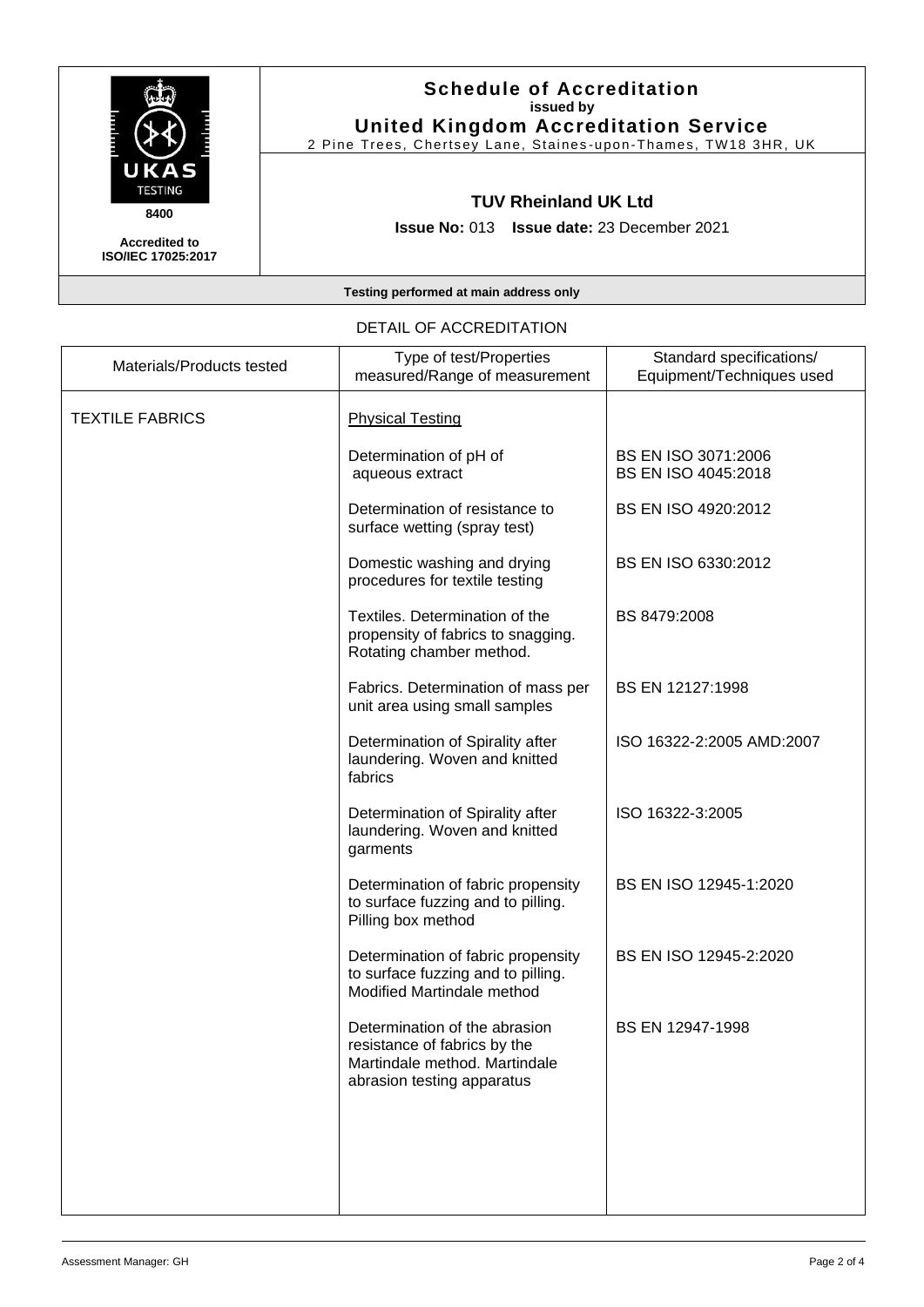

## **Schedule of Accreditation issued by United Kingdom Accreditation Service**

2 Pine Trees, Chertsey Lane, Staines -upon -Thames, TW18 3HR, UK

## **TUV Rheinland UK Ltd**

**Issue No:** 013 **Issue date:** 23 December 2021

**Accredited to ISO/IEC 17025:2017**

**Testing performed at main address only**

| Materials/Products tested       | Type of test/Properties<br>measured/Range of measurement                                                                                          | Standard specifications/<br>Equipment/Techniques used |
|---------------------------------|---------------------------------------------------------------------------------------------------------------------------------------------------|-------------------------------------------------------|
| <b>TEXTILE FABRICS (cont'd)</b> | Physical Testing (cont'd)                                                                                                                         |                                                       |
|                                 | Determination of the abrasion<br>resistance of fabrics by the<br>Martindale method. Determination<br>of specimen breakdown                        | BS EN ISO 12947-2:2016                                |
|                                 | Tensile properties of fabrics.<br>Determination of maximum force<br>and elongation at maximum force<br>using the strip method                     | BS EN ISO 13934-1:2013                                |
|                                 | Tensile properties of fabrics.<br>Determination of maximum force<br>using the grab method                                                         | BS EN ISO 13934-2:2014                                |
|                                 | Seam tensile properties of fabrics<br>and made-up textile articles.<br>Determination of maximum force to<br>seam rupture using the grab<br>method | BS EN ISO 13935-2:2014                                |
|                                 | Determination of the slippage<br>resistance of yarns at a seam in<br>woven fabrics. Fixed seam opening<br>method                                  | BS EN ISO 13936-1:2004                                |
|                                 | Determination of the slippage<br>resistance of yarns at a seam in<br>woven fabrics. Fixed load method                                             | BS EN ISO 13936-2:2004                                |
|                                 | Tear properties of fabrics.<br>Determination of tear force using<br>ballistic pendulum method<br>(Elmendorf)                                      | <b>BS EN ISO 13937-</b><br>1:2000/AMD:2004            |
|                                 |                                                                                                                                                   |                                                       |
|                                 |                                                                                                                                                   |                                                       |
|                                 |                                                                                                                                                   |                                                       |